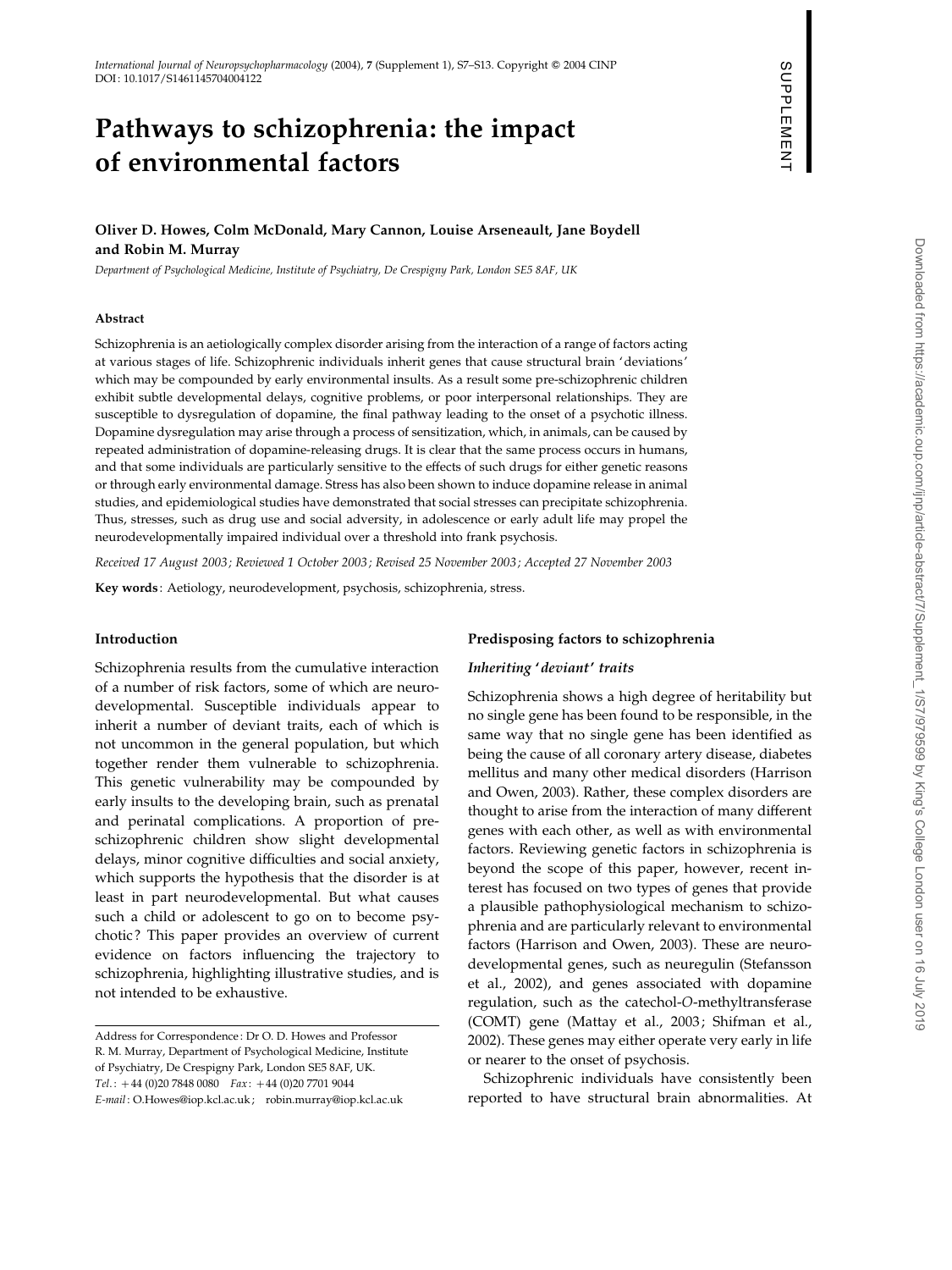

Schizophrenics Controls

Figure 1. MRI scans of schizophrenic and control subjects in the Maudsley Family Study. (Adapted from McDonald et al., 2002.)

least some of the brain abnormalities are inherited. McDonald et al. (2002) performed MRI scans on probands and unaffected relatives from families multiply affected with schizophrenia, which are likely to transmit an elevated genetic predisposition. Unaffected family members displayed similar brain deviations to their schizophrenic relatives, including enlarged lateral ventricles and a reduced cortical volume (Figure 1). Furthermore, a gradient of ventricular enlargement was found amongst the unaffected relatives in proportion to their likelihood of carrying schizophrenia genes, with greater enlargement amongst relatives who were more closely related to the schizophrenic proband. This indicates there is transmission of genes that subtly alter brain development.

## Environmental insults

Many studies have shown that early environmental 'insults', such as prenatal infections and nutrition, maternal substance misuse, early life stressors, and obstetric complications, are more common in people with schizophrenia than the general population (Cannon et al., 2002a; Hulshoff Pol et al., 2000; Lieberman et al., 2001). Recent studies investigating the effects of these factors on brain development provide evidence for the interaction between genetic and environmental factors acting early in life. For example, McDonald and colleagues (McDonald et al., 2002; Schulze et al., 2003) examined the impact of obstetric complications on brain development in schizophrenic probands, their unaffected relatives, and controls. Obstetric complications of moderate severity in the control subjects did

not have a large effect on brain development. However, in non-psychotic but predisposed relatives from multiply affected families, the left hippocampal volume was decreased in those who had suffered an obstetric insult but normal in those who had not. The schizophrenic group was even more sensitive to obstetric insult: there was greater decrease in left hippocampal volume and increase in lateral ventricular volume in those who had suffered obstetric complications compared to those who had not. This suggests that early environmental factors may produce a more detrimental effect on the brains of individuals carrying a genetic predisposition to schizophrenia than those who do not.

In animal studies, perinatal damage has also been shown to lead to a labile dopamine system vulnerable to sensitization. Moore et al. (1999) suggested that developmental disruption of the temporal cortex can result in dysregulation of the dopaminergic inputs to the striatum, increasing the response to novelty, mild stress or psychotomimetics. In a similar way, early environmental factors appear to interact with genetic predisposition to schizophrenia, increasing the risk that an individual will develop dopamine dysregulation and resultant psychosis in adolescence or later.

# Neurocognitive impairments

Many studies have suggested that children who go on to develop schizophrenia may be different from their peers and display some developmental deviations, such as mild social, motor and cognitive dysfunctions (Cornblatt et al., 1999; Erlenmeyer-Kimling, 2001). However, these deviations are not sufficiently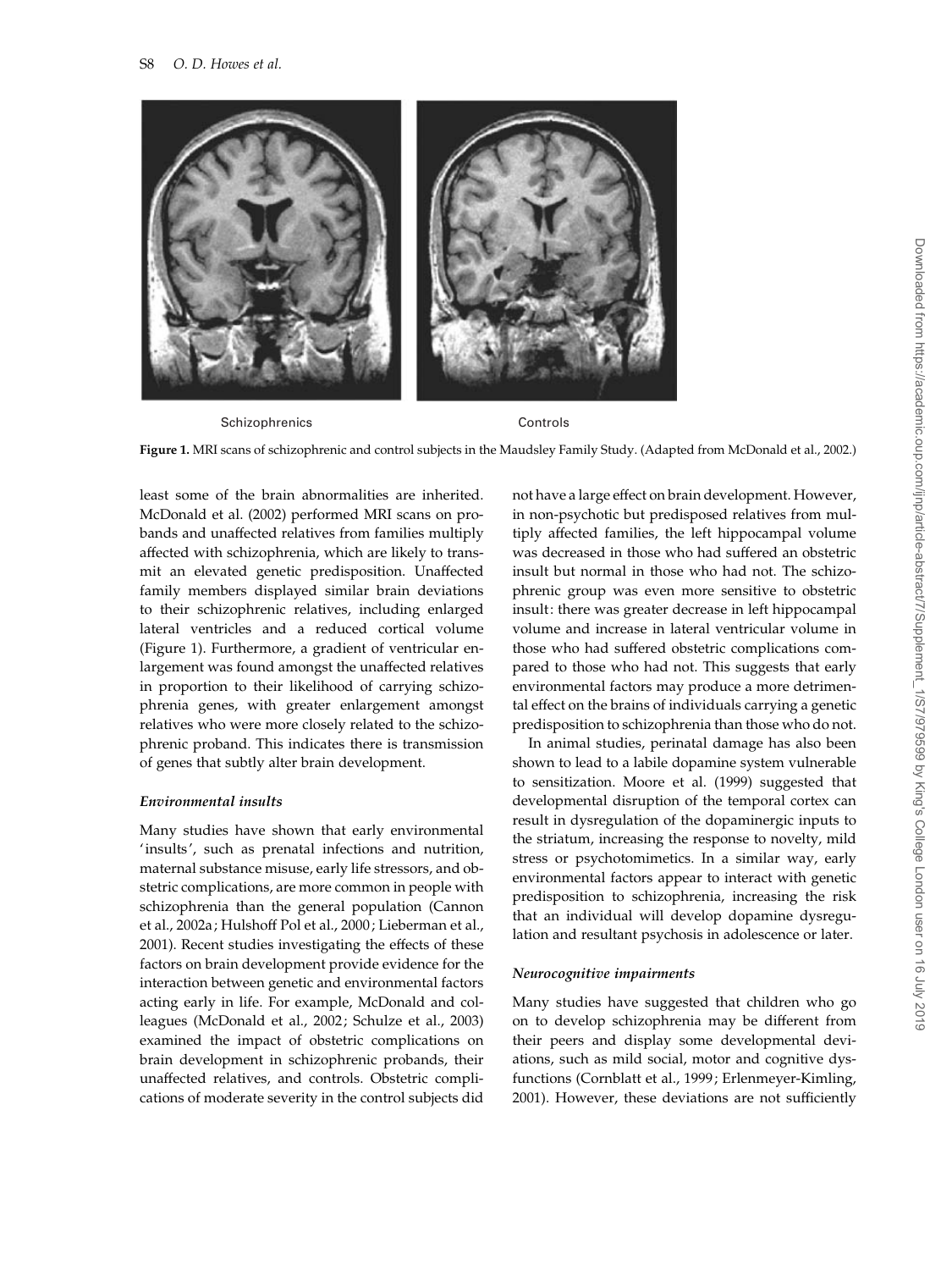Schizophrenia and environmental factors S9

specific or sensitive to enable identification of 'at risk' individuals early in childhood (Lieberman et al., 2001).

To find a better predictor of psychosis, the Dunedin Birth Cohort Study assessed the development of 1037 children every 2 yr from the ages of 3–15 yr, and then again at ages 18, 21 and 26 yr (Cannon et al., 2002b; Moffitt et al., 2001). They were assessed in great detail by neurologists, psychologists and social workers, and a child psychiatrist interviewed the children at age 11 yr. Ninety-six per cent of the cohort was again interviewed at age 26 yr, using a standardized interview schedule to obtain DSM-IV diagnoses (APA, 1994). A total of 3.7% were found to meet criteria for schizophreniform disorder, which is characterized by the same symptoms as schizophrenia but the criteria for symptom duration are shorter (1 month vs. 6 months). Schizophreniform disorder was examined rather than severe schizophrenia partly because of the low base rate of schizophrenia in general population samples, and because many studies have previously focused on children of schizophrenic parents or on frank schizophrenia.

One study focused on whether individuals with schizophreniform disorder also showed developmental impairments (Cannon et al., 2002b). Not surprisingly, obstetric complications (such as neonatal insults, being small for gestational age and, in particular, hypoxia) were found to increase the risk of psychosis. Individuals who developed schizophreniform disorder had shown early in their life (aged 4–7 yr) poorer motor development, poorer receptive language and a lower IQ (Cannon et al., 2002b). Many of the symptoms of schizophrenia involve language systems: for example, thought disorder is expressed as disordered language, and auditory hallucinations are a misinterpretation of inner language. Therefore, it is not surprising that individuals who have difficulty in understanding language early in life are more prone to the language-based symptoms of schizophrenia. However, although motor or cognitive abnormalities increased the risk of subsequently developing schizophreniform disorder, they were not powerful predictors – increasing the risk by only 2- to 3-fold.

The interview at age 11 yr was the best predictor of whether a child would go on to develop schizophreniform disorder in adulthood (Poulton et al., 2000). Children, interviewed by a child psychiatrist, were asked questions about quasi-psychotic phenomena, such as:

'Have you ever had messages sent just to you through the TV or radio ?'

'Have you ever thought that people are following you or spying on you?'

'Have you heard voices other people cannot hear?'

The cohort was categorized on the basis of responses to these questions. The strong-symptom group consisted of children who answered 'yes, likely' to two symptoms or 'yes, definitely' to one symptom, and children who answered 'yes, likely' to one symptom were assigned to the weak-symptom group. When the 13 children in the strong-symptom group were examined at age 26 yr, the risk of schizophreniform disorder was increased 16 times compared to the rest of the population. Twenty-five per cent of the strongsymptom group and 9% of the weak-symptom group went on to develop schizophreniform disorder. Of the control subjects (those who answered negatively to all quasi-psychotic symptoms at age 11 yr), less than 2% had developed schizophreniform disorder by the age of 26 yr. Thus, the presence of quasi-psychotic symptoms at age 11 yr is a more powerful predictor of later psychosis than cognitive or psychomotor problems.

As well as exhibiting neurocognitive impairments, children who go on to develop schizophrenia tend to be socially anxious. These children tend to set themselves apart from their peers and begin to experience odd thoughts that may include strange ideas about what other children are doing or of particular messages being sent to them. But what triggers the development of psychosis in adolescence or later ?

#### Precipitants to the development of psychosis

Drugs that release dopamine, such as cannabis, amphetamines and cocaine, can increase the risk of psychosis and exacerbate psychosis in those already ill. Stress can also induce dopamine release in animals and epidemiological studies have demonstrated that social stresses can precipitate schizophrenia (Bebbington et al., 1993).

# Drug use

Psychoactive drug use has become very common in many countries, and may be a factor in the trend towards a lower age of onset of schizophrenia (Di Maggio et al., 2001). Cannabis is the drug most commonly used by people with psychoses, and they often report taking the drug as a type of selfmedication – the reasons given include counteracting the negative effects of their medications or to feel better (Hambrecht and Hafner, 1996). Most studies report a positive association between cannabis use and

<sup>&#</sup>x27;Have other people ever read your mind ?'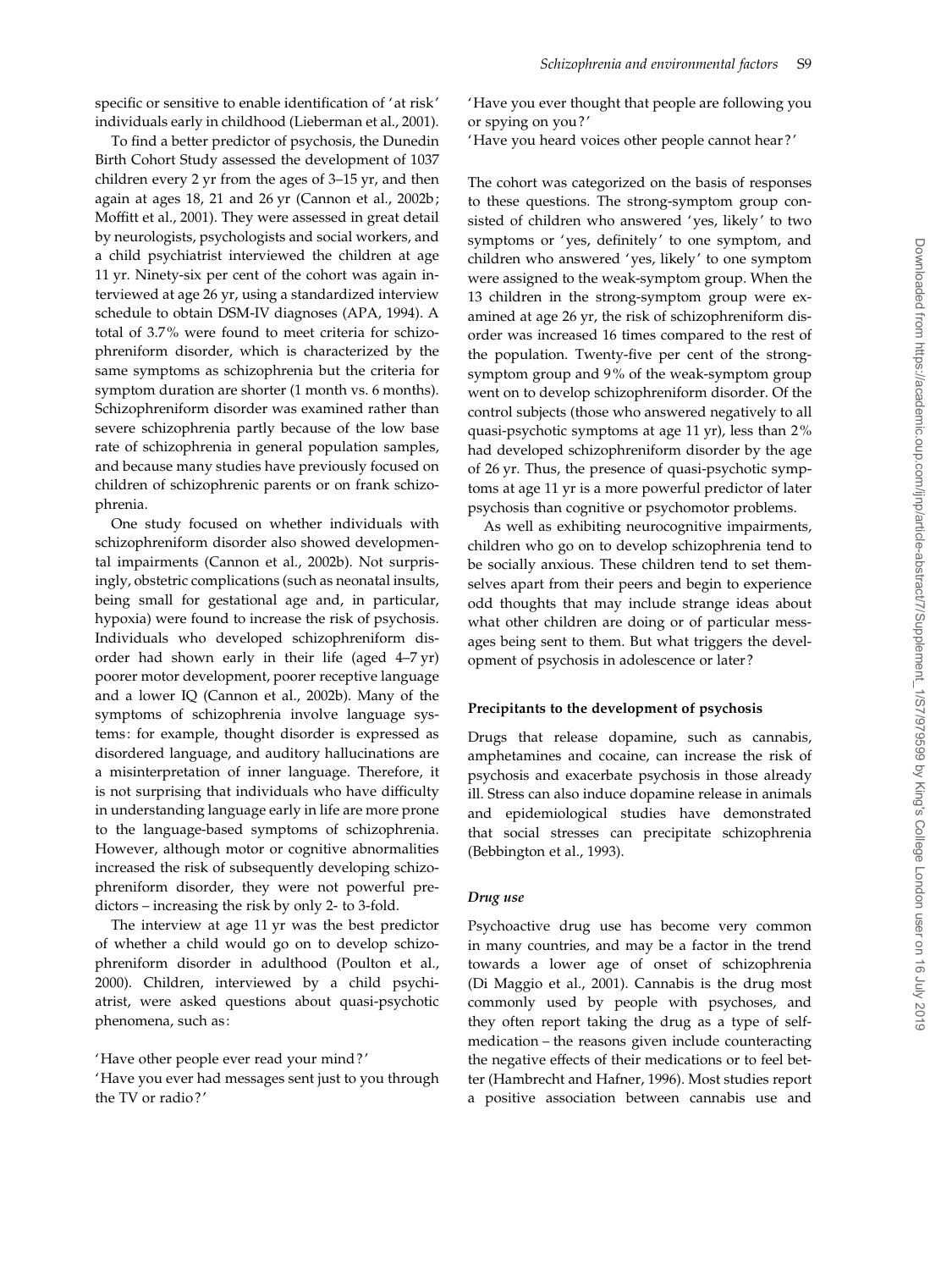psychotic disorders, although there are many cultural, and social factors that may affect this relationship (Hall and Degenhardt, 2000). There are a number of potential explanations for this (Degenhardt and Hall, 2002):

- $\bullet$  common factors such as personality disorder could explain the co-occurrence;
- cannabis could cause psychosis;
- cannabis could precipitate psychosis in vulnerable individuals;
- cannabis could prolong psychosis in people with an established psychotic disorder;
- people with psychosis may be more likely to become regular cannabis users because of factors such as self-medication, or social situation and stress.

Recent longitudinal studies support the theory that cannabis precipitates psychosis in some vulnerable people, indicating that cannabis is a factor on the pathway to schizophrenia. For example, the Dunedin Birth Cohort Study (Moffit et al., 2001) obtained information regarding drug use at ages 15 and 18 yr. Consumption of cannabis at age 15 yr was associated with a 4-fold increase in the risk of schizophreniform psychosis by age 26 yr (Arseneault et al., 2002). Even after excluding individuals who had quasi-psychotic symptoms at age 11 yr, the rest of the cohort still had a 3-fold increased risk of developing schizophreniform psychosis with cannabis use. This study is the first to show that adolescent cannabis users are at increased risk for experiencing schizophreniform psychosis as adults, over and above childhood psychotic symptoms antedating their cannabis use. These findings are consistent with cohort studies in Sweden, Germany and The Netherlands (Andreasson et al., 1987; Hambrecht and Hafner, 2000; van Os et al., 2002). Evidence of a dose–response relationship, with increasing cannabis use associated with increasing risk of psychosis, further supports the importance of cannabis on the pathway to psychosis (Andreasson et al., 1987).

The observation that particular individuals are susceptible to developing psychosis when they use a dopamine-releasing drug while others can use the same drug without experiencing psychotic symptoms supports the multifactorial integrative model of psychosis. The contribution of some of these factors, genetic and personality variables, to the risk of psychosis associated with drug use has been examined in methamphetamine users as the symptoms of methamphetamine psychosis are similar to the positive symptoms of schizophrenia.

Chen and colleagues investigated 445 methamphetamine users (Chen et al., In Press). Of the regular users, 121 never developed psychosis; 143 experienced a psychosis lasting less than 1 month; and the psychosis lasted more than 1 month in 20 users. A total of 140 occasional abusers (<20 times per year) never developed psychosis. Childhood schizoid/schizotypal traits were associated with an increased likelihood of developing a methamphetamine psychosis in adulthood amongst regular users. If a person was not schizotypal in childhood, they could use methamphetamine without becoming psychotic. However, the more an individual was considered schizotypal in childhood, the more prolonged the resulting psychosis was.

Methamphetamine users who developed psychosis were also distinguished from those who did not by having relatives with a greater morbid risk of schizophrenia (Chen et al., In Press). Individuals who had no family history of schizophrenia could abuse dopamine-releasing drugs without developing psychosis. However, the greater the predisposition to schizophrenia, the more likely an individual would have prolonged psychosis from these drugs. This suggests that a factor is being transmitted within the family that makes these individuals vulnerable to the psychotogenic effects of the drug.

The findings of Chen et al. support the idea that dopamine sensitization is critical to the development of schizophrenia. In individuals who are particularly sensitive to dopamine, arising from either genetic reasons or through early environmental damage, repeated use of methamphetamine or cannabis may augment the sensitization of the dopamine system, to a point that it becomes dysregulated, and resulting in psychosis.

# Social stress

There is considerable evidence that a range of social and psychological factors, such as stressful life events, ethnicity and childhood trauma, are associated with schizophrenia (Miller et al., 2001; Read and Ross, 2003). The role of social isolation has attracted considerable recent interest. Several studies have demonstrated that being born and raised in an urban area increases the risk of psychosis compared to a rural birth and upbringing. Indeed, the incidence of schizophrenia was found to be nearly 2-fold higher in South London, a deprived inner city area, than in Dumfries, a quiet, rural area of Scotland (Allardyce et al., 2000). While cities may be considered more stressful to live in for many reasons, the factors contributing to the increased incidence of schizophrenia were unclear. Social isolation had previously been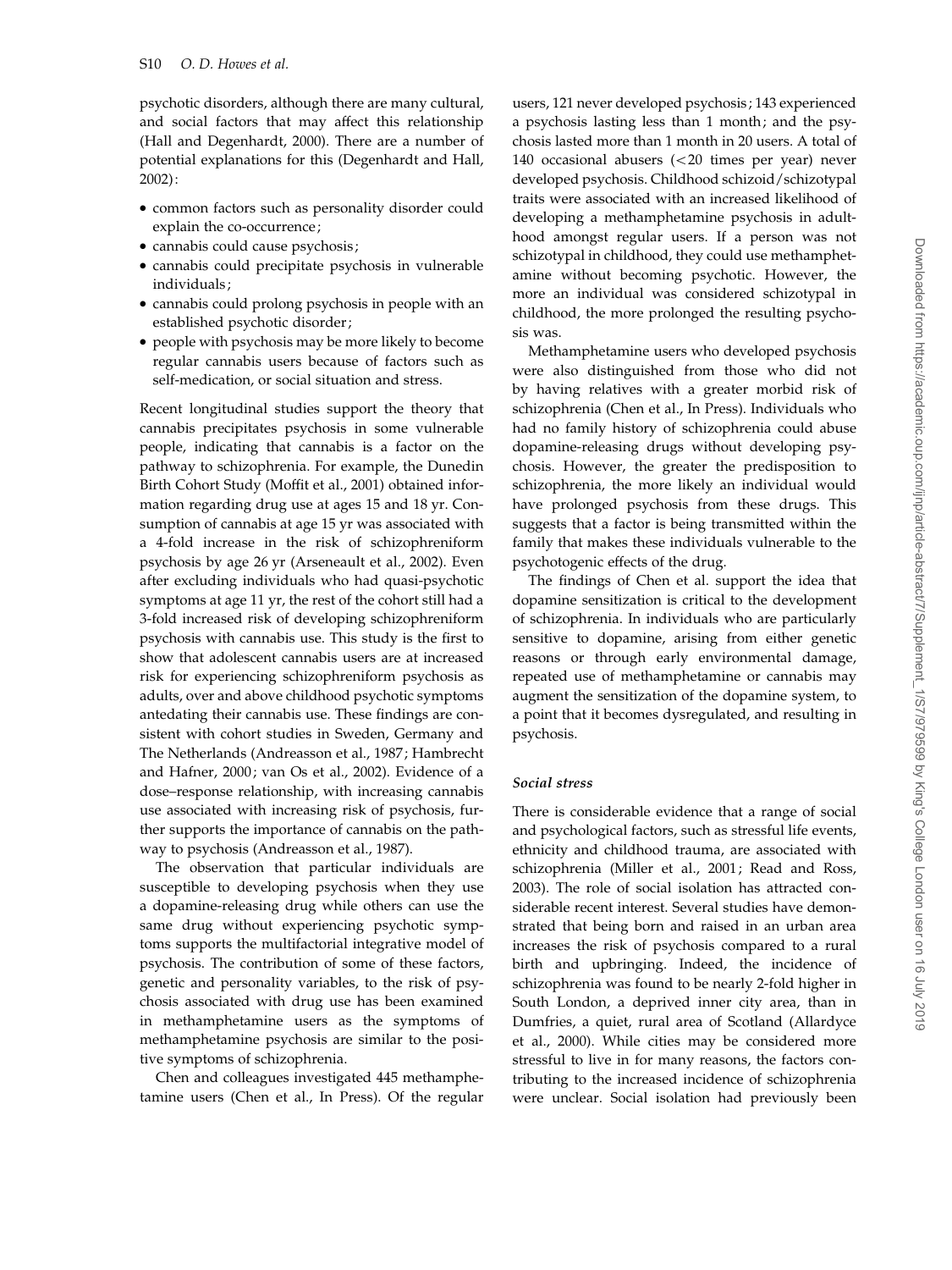

Figure 2. Risk of schizophrenia in non-white ethnic minorities according to their proportion in their local area. RR, Incidence rate ratio. (Adapted from Boydell et al., 2001.)



Figure 3. The developmental origins of schizophrenia.

proposed to be associated with the increased risk of psychosis observed in migrants (Bhugra, 2000; Harrison et al., 1988; Selten et al., 2001) and South London has a large, non-white, ethnic minority population (Allardyce et al., 2000). Hence, Boydell et al. (2001) investigated the incidence of schizophrenia among people from non-white ethnic minorities in neighbourhoods where they constituted a smaller proportion of the total population. The incidence of schizophrenia increased significantly as the proportion of minorities in the local population fell. The incidence rate ratio ranged from 2.4 in areas where the minorities formed a larger proportion of the local population to 4.4 in the areas where they formed a smaller proportion (Figure 2). This suggests that social isolation and the lack of social support for people living in an alien environment may be factors contributing to schizophrenia. These data are supported by animal studies that show social isolation, and social subordination are associated with changes in the dopamine system characterized by an increase in basal dopamine levels, and enhanced dopamine release to amphetamine (Hall et al., 1998, 1999; Morgan et al., 2002).

#### Conclusion

The aetiology of schizophrenia involves the interaction of many factors, which may act from very early development onwards (Figure 3). An inherited genetic vulnerability may be compounded by early environmental insults. Stresses in adolescence or early adulthood, such as drug use and social isolation, may then propel the neurodevelopmentally impaired individual over a threshold, resulting in frank psychosis.

### Acknowledgements

None.

# Statement of Interest

Professor Murray received an honorarium from Sanofi-Synthelabo for presentation at the Symposium. No honorarium was provided for the writing of this paper.

Dr Howes, Dr McDonald, Dr Cannon, Dr Arseneault and Dr Boydell – none.

#### References

- Allardyce J, Morrison G, van Os J, Kelly J, Murray RM, McCreadie RG (2000). Schizophrenia is not disappearing in south-west Scotland. British Journal of Psychiatry 177, 38–41.
- Andreasson S, Allebeck P, Engstrom A, Rydberg U (1987). Cannabis and schizophrenia. A longitudinal study of Swedish conscripts. Lancet 2, 1483–1486.
- APA (1994). Diagnostic and Statistical Manual of Mental Disorders (4th edn). Washington, DC: American Psychiatric Association.
- Arseneault L, Cannon M, Poulton R, Murray R, Caspi A, Moffitt TE (2002). Cannabis use in adolescence and risk for adult psychosis: longitudinal prospective study. British Medical Journal 325, 1212–1213.
- Bebbington P, Wilkins S, Jones P, Foerster A, Murray R, Toone B, Lewis S (1993). Life events and psychosis. Initial results from the Camberwell Collaborative Psychosis Study. British Journal of Psychiatry 162, 72–79.
- Bhugra D (2000). Migration and schizophrenia. Acta Psychiatrica Scandinavica 102 (Suppl.), 68–73.
- Boydell J, van Os J, McKenzie K, Allardyce J, Goel R, McCreadie RG, Murray RM (2001). Incidence of schizophrenia in ethnic minorities in London: ecological study into interactions with environment. British Medical Journal 323, 1336–1338.
- Cannon M, Jones PB, Murray RM (2002a). Obstetric complications and schizophrenia: historical and meta-analytic review. American Journal of Psychiatry 159, 1080–1092.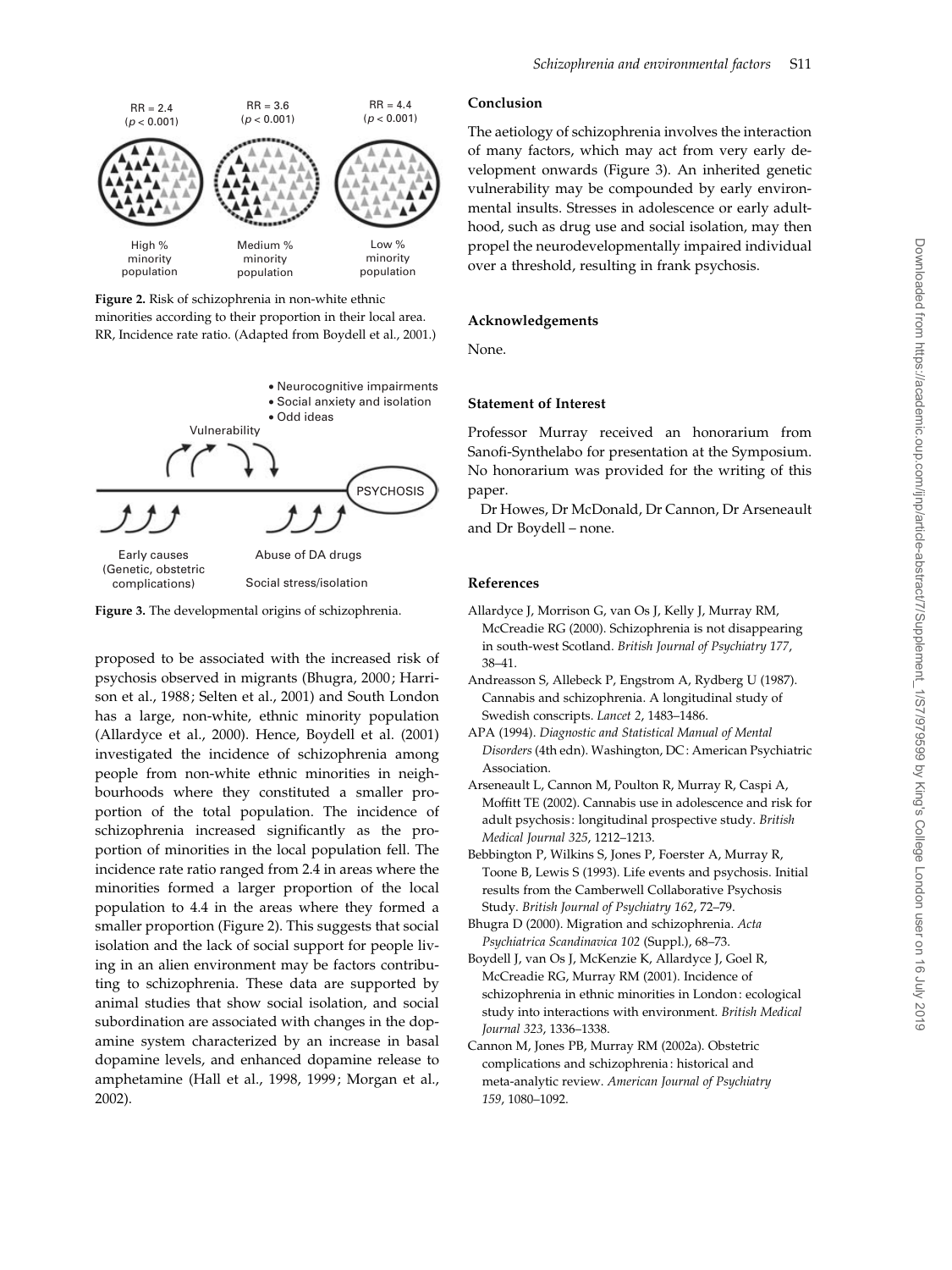Cannon M, Caspi A, Moffitt TE, Harrington H, Taylor A, Murray RM, Poulton R (2002b). Evidence for earlychildhood, pan-developmental impairment specific to schizophreniform disorder: results from a longitudinal birth cohort. Archives of General Psychiatry 59, 449–456.

Chen C-K, Lin S-K, Sham PC, Ball D, Loh E-W, Hsiao C-C, Chiang Y-L, Ree S-C, Lee C-H, Murray RM (In Press). Premorbid characteristics and comorbidity of methamphetamine users with and without psychosis. Psychological Medicine.

Cornblatt B, Obuchowski M, Roberts S, Pollack S, Erlenmeyer-Kimling L (1999). Cognitive and behavioral precursors of schizophrenia. Development and Psychopathology 11, 487–508.

Degenhardt L, Hall W (2002). Cannabis and psychosis. Current Psychiatry Reports 4, 191–196.

Di Maggio C, Martinez M, Menard JF, Petit M, Thibaut F (2001). Evidence of a cohort effect for age at onset of schizophrenia. American Journal of Psychiatry 158, 489–492.

Erlenmeyer-Kimling L (2001). Early neurobehavioral deficits as phenotypic indicators of the schizophrenia genotype and predictors of later psychosis. American Journal of Medical Genetics 105, 23–24.

Hall FS, Wilkinson LS, Humby T, Inglis W, Kendall DA, Marsden CA, Robbins TW (1998). Isolation rearing in rats: pre- and postsynaptic changes in striatal dopaminergic systems. Pharmacology, Biochemistry and Behavior 59, 859–872.

Hall FS, Wilkinson LS, Humby T, Robbins TW (1999). Maternal deprivation of neonatal rats produces enduring changes in dopamine function. Synapse 32, 37–43.

Hall W, Degenhardt L (2000). Cannabis use and psychosis: a review of clinical and epidemiological evidence. Australia and New Zealand Journal of Psychiatry 34, 26–34.

Hambrecht M, Hafner H (1996). Substance abuse and the onset of schizophrenia. Biological Psychiatry 40, 1155–1163.

Hambrecht M, Hafner H (2000). Cannabis, vulnerability, and the onset of schizophrenia : an epidemiological perspective. Australian and New Zealand Journal of Psychiatry 34, 468–475.

Harrison G, Owens D, Holton A, Neilson D, Boot D (1988). A prospective study of severe mental disorder in Afro-Caribbean patients. Psychological Medicine 18, 643–657.

Harrison PJ, Owen MJ (2003). Genes for schizophrenia? Recent findings and their pathophysiological implications. Lancet 361, 417–419.

Hulshoff Pol HE, Hoek HW, Susser E, Brown AS, Dingemans A, Schnack HG, van Haren NE, Pereira Ramos LM, Gispen-de Wied CC, Kahn RS (2000). Prenatal exposure to famine and brain morphology in schizophrenia. American Journal of Psychiatry 157, 1170–1172.

Lieberman JA, Perkins D, Belger A, Chakos M, Jarskog F, Boteva K, Gilmore J (2001). The early stages of schizophrenia : speculations on pathogenesis, pathophysiology, and therapeutic approaches. Biological Psychiatry 50, 884–897.

Mattay VS, Goldberg TE, Fera F, Hariri AR, Tessitore A, Egan MF, Kolachana B, Callicott JH, Weinberger DR (2003).

Catechol O-methyltransferase val158-met genotype and individual variation in the brain response to amphetamine. Proceedings of the National Academy of Sciences USA 100, 6186–6191.

McDonald C, Grech A, Toulopoulou T, Schulze K, Chapple B, Sham P, Walshe M, Sharma T, Sigmundsson T, Chitnis X, Murray RM (2002). Brain volumes in familial and nonfamilial schizophrenic probands and their unaffected relatives. American Journal of Medical Genetics 114, 616–625.

Miller P, Lawrie SM, Hodges A, Clafferty R, Cosway R, Johnstone EC (2001). Genetic liability, illicit drug use, life stress and psychotic symptoms: preliminary findings from the Edinburgh study of people at high risk for schizophrenia. Social Psychiatry and Psychiatric Epidemiology 36, 338–342.

Moffitt TE, Caspi A, Rutter M, Silva PA (2001). Sex differences in antisocial behaviour: conduct disorder, delinquency, and violence in the Dunedin Longitudinal Study. Cambridge: Cambridge University Press.

Moore H, West AR, Grace AA (1999). The regulation of forebrain dopamine transmission: relevance to the pathophysiology and psychopathology of schizophrenia. Biological Psychiatry 46, 40–55.

Morgan D, Grant KA, Gage HD, Mach RH, Kaplan JR, Prioleau O, Nader SH, Buchheimer N, Ehrenkaufer RL, Nader MA (2002). Social dominance in monkeys: dopamine D2 receptors and cocaine self-administration. Nature Neuroscience 5, 169–174.

Poulton R, Caspi A, Moffitt TE, Cannon M, Murray R, Harrington H (2000). Children's self-reported psychotic symptoms and adult schizophreniform disorder: a 15-year longitudinal study. Archives of General Psychiatry 57, 1053–1058.

Read J, Ross CA (2003). Psychological trauma and psychosis: another reason why people diagnosed schizophrenic must be offered psychological therapies. Journal of the American Academy of Psychoanalysis and Dynamic Psychiatry 31, 247–268.

Schulze K, McDonald C, Frangou S, Sham P, Grech A, Toulopoulou T, Walshe M, Sharma T, Sigmundsson T, Taylor M, Murray RM (2003). Hippocampal volume in familial and nonfamilial schizophrenic probands and their unaffected relatives. Biological Psychiatry 53, 562–570.

Selten JP, Veen N, Feller W, Blom JD, Schols D, Camoenie W, Oolders J, van der Velden M, Hoek HW, Rivero VM, van der Graaf Y, Kahn R (2001). Incidence of psychotic disorders in immigrant groups to The Netherlands. British Journal of Psychiatry 178, 367–372.

Shifman S, Bronstein M, Sternfeld M, Pisante-Shalom A, Lev-Lehman E, Weizman A, Reznik I, Spivak B, Grisaru N, Karp L, Schiffer R, Kotler M, Strous RD, Swartz-Vanetik M, Knobler HY, Shinar E, Beckmann JS, Yakir B, Risch N, Zak NB, Darvasi A (2002). A highly significant association between a COMT haplotype and schizophrenia. American Journal of Human Genetics 71, 1296–1302.

Stefansson H, Sigurdsson E, Steinthorsdottir V, Bjornsdottir S, Sigmundsson T, Ghosh S, Brynjolfsson J, Gunnarsdottir